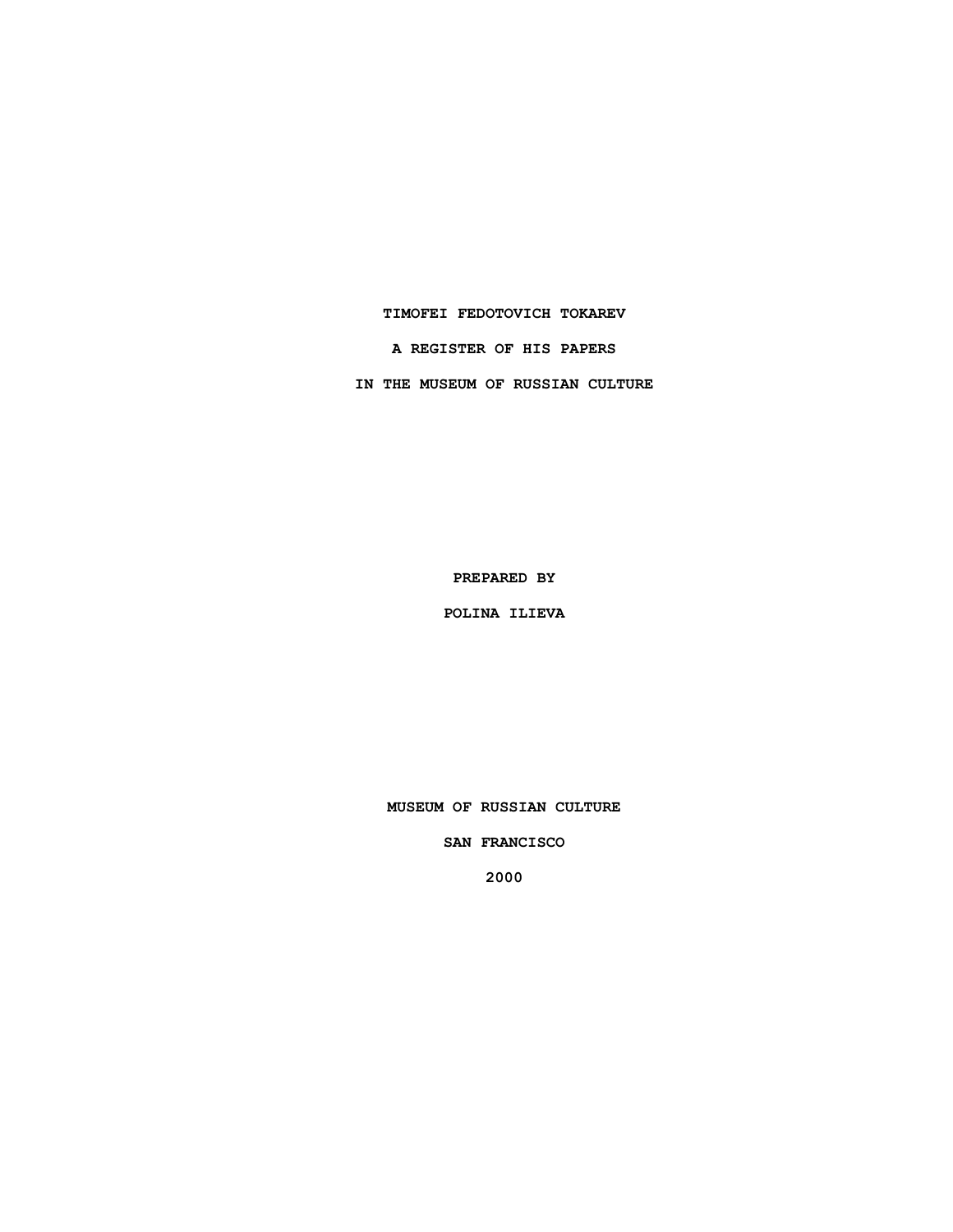## **SCOPE AND CONTENT NOTE**

#### **TIMOFEI FEDOTOVICH TOKAREV PAPERS**

**Timofei Fedotovich Tokarev was a treasurer and vice-president of numerous Russian émigré organizations in San Francisco, including the Museum of Russian Culture, Russian Center, the Ob"edinennyi komitet russkikh natsional'nykh organizatsii v g. San Frantsisko (Consolidated Committee of the Russian National Organizations of San Francisco), the Russian Benevolent Trust Fund in Memory of V. P. and M. P. Anitchkoff, and Russkii Dom Sviatogo Vladimira. This collection consists mainly of material related to his work in these organizations. It is not clear how the papers of the Sedykh family and Fedor Semenov have found their way into this collection.**

**Detailed processing and preservation microfilming for these materials were made possible by a generous grant from the National Endowment for the Humanities and by matching funds from the Hoover Institution and Museum of Russian Culture. The grant also provides depositing a microfilm copy in the Hoover Institution Archives. The original materials and copyright to them (with some exceptions) are the property of the Museum of Russian Culture, San Francisco. A transfer table indicating corresponding box and reel numbers is appended to this register.**

**The Hoover Institution assumes all responsibility for notifying users that they must comply with the copyright law of the United States (Title 17 United States Code) and Hoover Rules for the Use and Reproduction of Archival Materials.**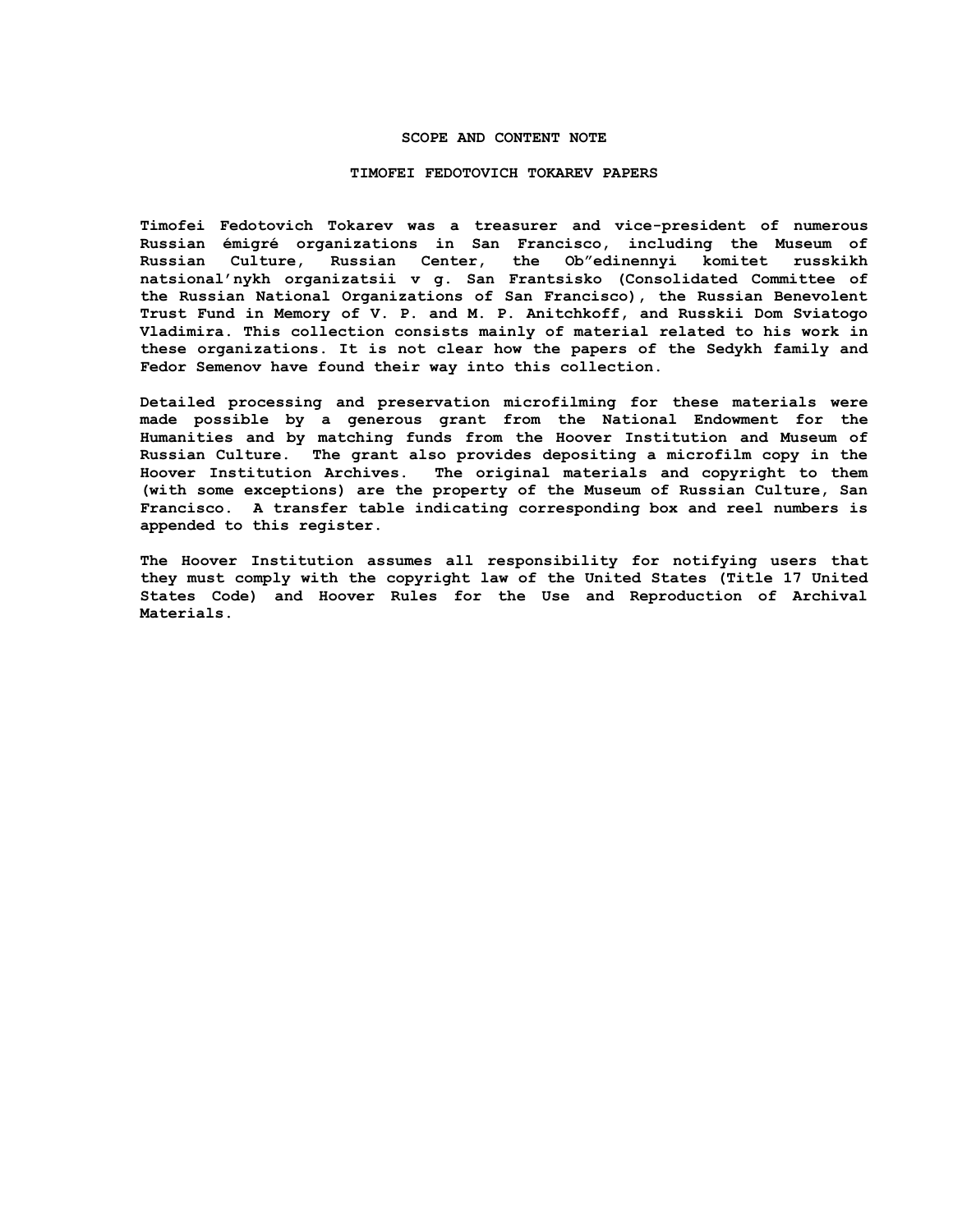## **REGISTER**

# **TIMOFEI FEDOTOVICH TOKAREV PAPERS**

**SERIES DESCRIPTION:**

| Box Nos | Series                                                                                                                                                                                                    |
|---------|-----------------------------------------------------------------------------------------------------------------------------------------------------------------------------------------------------------|
| 1       | BIOGRAPHICAL FILE, 1953-1961. Certificates and clippings,<br>arranged alphabetically by physical form                                                                                                     |
| 1       | CORRESPONDENCE, 1938-1961. Letters to Tokarev and his<br>wife, arranged alphabetically by correspondent                                                                                                   |
| $1 - 7$ | SUBJECT FILE, 1909-1984. Correspondence, official<br>documents and printed matter, arranged alphabetically by<br>subject or name of organization in which Tokarev was<br>active                           |
| 8       | PHOTOGRAPHS, 1903-1975. Negatives and prints originating<br>from both the Tokarev and Sedykh families, and prints of<br>members of the Russian Center and the Museum of Russian<br>Culture, San Francisco |
| 8       | MEMORABILIA, 1973-1977. Two commemorative plaques<br>presented to T. F. Tokarev                                                                                                                           |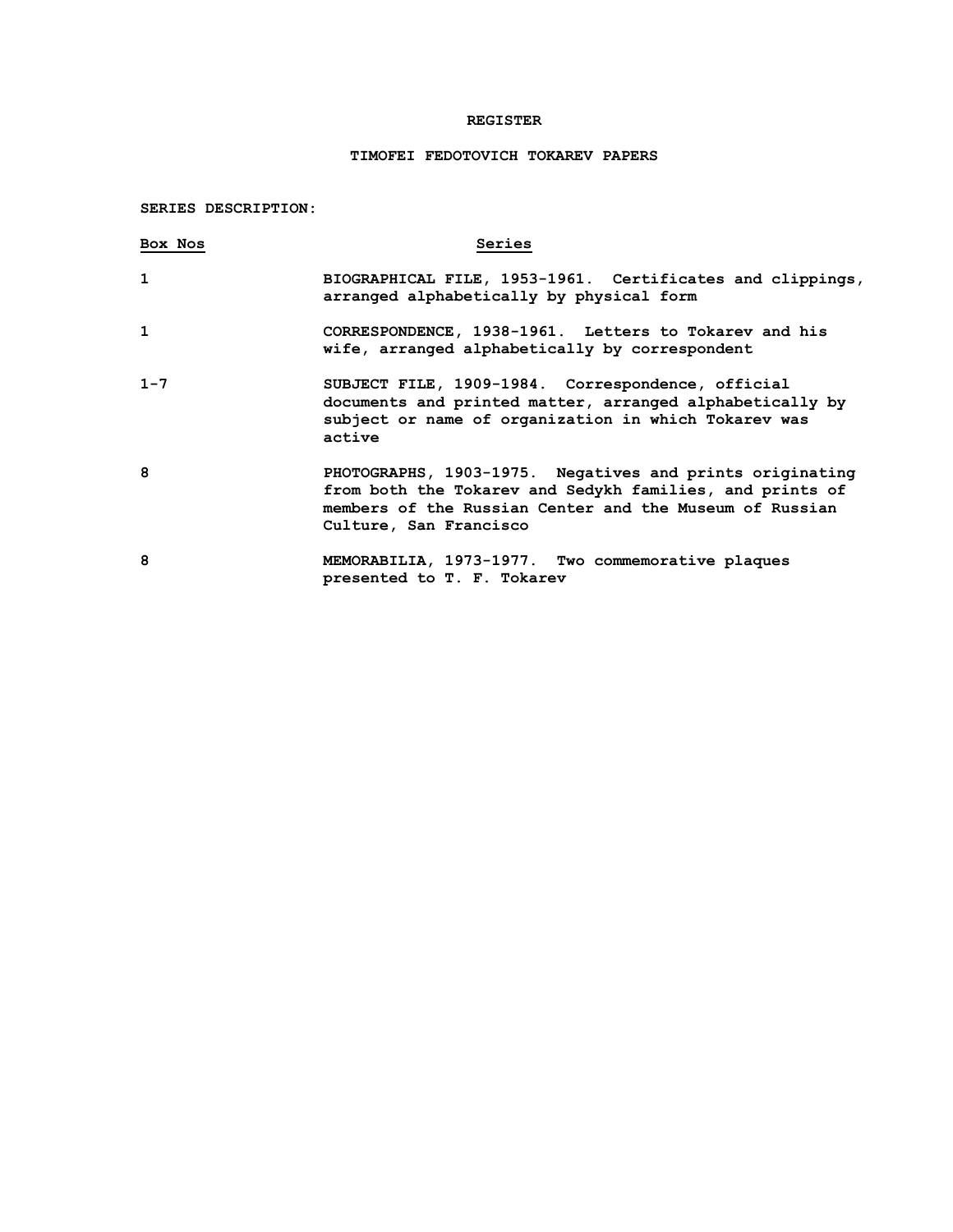**CONTAINER LIST:**

|                | Box Folder                   |                                                                                                  |
|----------------|------------------------------|--------------------------------------------------------------------------------------------------|
|                | Nos Nos                      | Contents                                                                                         |
| 1.             |                              | BIOGRAPHICAL FILE, 1953-1961                                                                     |
|                | 1                            | Certificates                                                                                     |
|                | $\overline{2}$               | Clippings mentioning Tokarev                                                                     |
|                |                              | CORRESPONDENCE, 1938-1961. Includes letters to Tokarev's                                         |
|                |                              | wife, Ilariia Mikhailovna (née Dol'skaia)                                                        |
|                | 3                            | Smirnova-Boiarevich, Elena (H. Smirnoff), 1959-1961                                              |
|                | 4                            | Soiuz russkikh voennykh invalidov v Bolgarii, 1938                                               |
|                |                              | SUBJECT FILE, 1909-1984                                                                          |
|                |                              | Fort Ross, California, 1935-1937                                                                 |
|                | 5                            | Booklet entitled Fort Ross: Avanpost byloi slavy                                                 |
|                |                              | Rossii v Amerike (K 125-letnemu iubileiu),                                                       |
|                |                              | 1812-1937, istoricheskii album                                                                   |
|                | 6                            | Financial records. Includes ledger, receipts,                                                    |
|                |                              | sales reports all relating to production and                                                     |
|                |                              | sale of booklet                                                                                  |
|                | 7                            | Holy Trinity Cathedral (Sviato-Troitskii Kafedralnyi                                             |
|                |                              | Sobor), San Francisco, California, 1954-1977.                                                    |
|                |                              | Includes charter, bulletin and programs                                                          |
|                |                              | Museum of Russian Culture, Inc., San Francisco,                                                  |
|                |                              | California, 1940-1976                                                                            |
|                | 8                            | Bulletins, 1940-1971                                                                             |
|                | 9                            | Charter                                                                                          |
|                | 10                           | Correspondence, 1960-1976                                                                        |
|                |                              | Financial records                                                                                |
|                | 11                           | Checkbooks                                                                                       |
|                | 12                           | Membership fees, 1948-1968                                                                       |
| 2 <sub>1</sub> |                              | Real estate records                                                                              |
|                | 1                            | New building acquisition                                                                         |
|                | $\overline{2}$               | Rent                                                                                             |
|                | 3                            | Receipt books                                                                                    |
|                | $4 - 5$                      | Receipts                                                                                         |
|                | 6                            | Reports                                                                                          |
|                | 7                            | Savings account statements                                                                       |
|                | 8                            | Minutes of meetings                                                                              |
|                |                              |                                                                                                  |
| З.             |                              | Ob"edinennyi komitet russkikh natsional'nykh<br>organizatsii v g. San Frantsisko, San Francisco, |
|                |                              | California (Consolidated Committee of the Russian                                                |
|                |                              | National Organizations of San Francisco), 1936-1979                                              |
|                | 1                            | Charter                                                                                          |
|                | $\overline{2}$               | Clippings                                                                                        |
|                |                              | Correspondence                                                                                   |
|                | 3                            | 1939-1950                                                                                        |
|                | 4                            | 1951-1955                                                                                        |
|                | 5                            | 1956-1958                                                                                        |
|                |                              | Financial records, 1940-1979                                                                     |
|                | 6                            | Checkbooks                                                                                       |
|                |                              |                                                                                                  |
| 4.             | 1                            | Commercial account statements                                                                    |
|                | $\overline{\mathbf{c}}$<br>3 | Founding documents                                                                               |
|                | 4                            | Ledgers<br>Receipts                                                                              |
|                | 5                            | Reports                                                                                          |
|                | 6                            | Tax records                                                                                      |
|                |                              |                                                                                                  |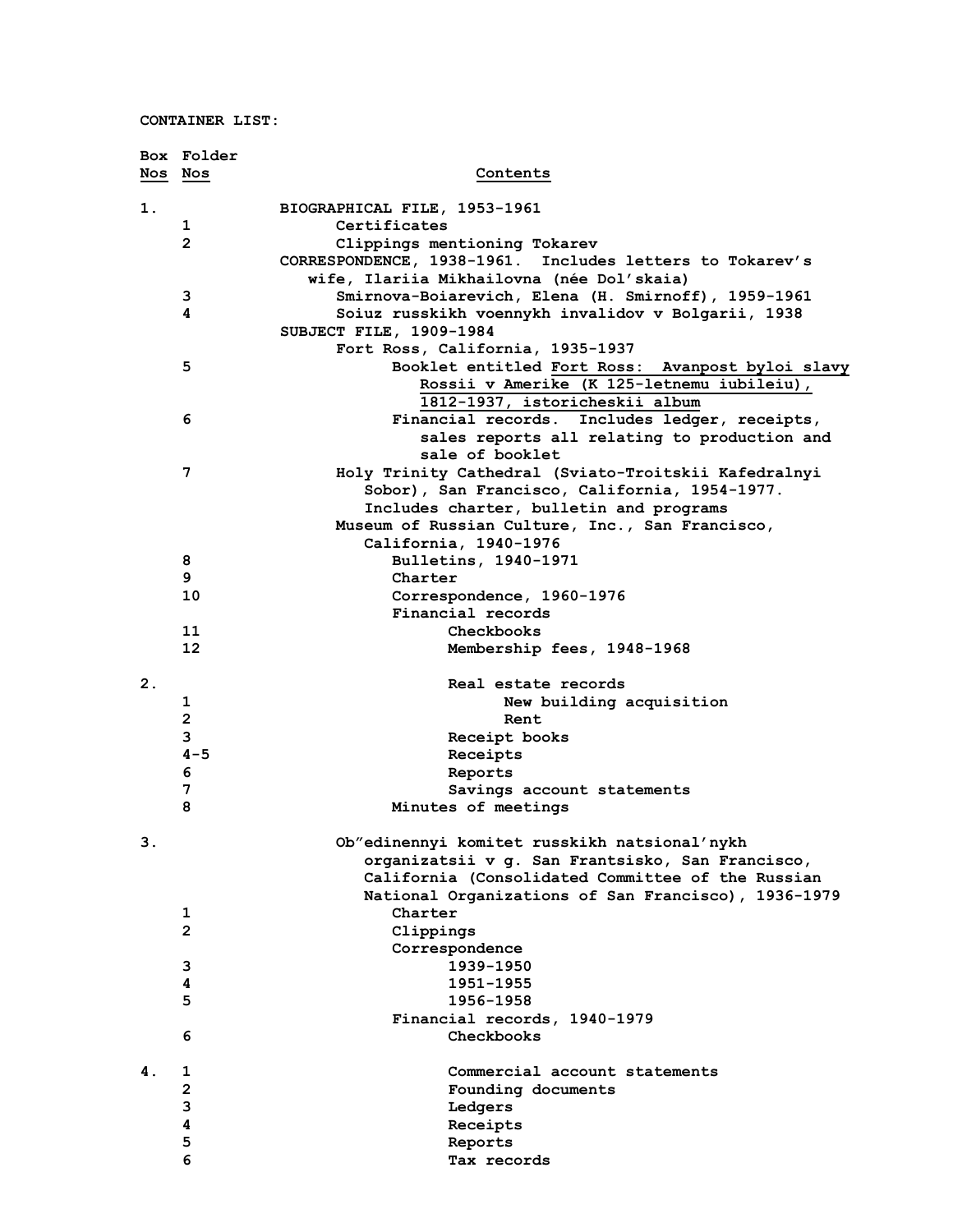| 5. |              | SUBJECT FILE (Contd.)                                   |
|----|--------------|---------------------------------------------------------|
|    |              | Ob"edinennyi komitet russkikh natsional'nykh            |
|    |              | organizatsii v g. San Frantsisko (Contd.)               |
|    | 1            | List of member organizations                            |
|    |              | Minutes of meetings                                     |
|    | $\mathbf{2}$ | 1936-1949                                               |
|    | 3            | 1950-1958                                               |
|    | 4            | Reports                                                 |
|    | 5            | Miscellany                                              |
|    |              | Russian Benevolent Trust Fund in Memory of V. P. and M. |
|    |              | P. Anitchkoff, San Francisco, California, 1951-1979     |
|    | 6            | Financial reports                                       |
|    | 7            | Founding documents                                      |
|    | 8            | Liquidation documents                                   |
|    |              | Russian Center of San Francisco, Inc., San Francisco,   |
|    |              | California, 1939-1980                                   |
|    | 9            | <b>Bulletins</b>                                        |
|    |              | Charters                                                |
|    | 10           | General                                                 |
|    | 11           | Arbitration Court                                       |
|    | 12           | Clippings, 1939-1951                                    |
|    |              |                                                         |
| 6. | 1            | Correspondence, 1941-1980                               |
|    |              | Financial records                                       |
|    | $\mathbf{2}$ | General. Includes documents related to the              |
|    |              |                                                         |
|    |              | celebration of the 75 <sup>th</sup> anniversary of the  |
|    |              | Holy Trinity Cathedral                                  |
|    | 3            | Financial reports                                       |
|    | 4            | List of the board of directors                          |
|    | 5            | Minutes of meetings, 1940-1980                          |
|    |              | Russkii Dom Sviatogo Vladimira (Russian Home of St.     |
|    |              | Vladimir), San Francisco, California, 1949-1979         |
|    | 6            | Charter                                                 |
|    | 7            | Clippings                                               |
|    | 8            | Concert programs                                        |
|    |              |                                                         |
| 7. | $1 - 2$      | Minutes of meetings. Includes financial reports         |
|    | 3            | Miscellany. Includes religious brochures and            |
|    |              | flyers                                                  |
|    | 4            | Russkoe Istoricheskoe Obshchestvo v Amerike, San        |
|    |              | Francisco, California. Includes minutes of meetings,    |
|    |              | 1937                                                    |
|    |              | Sanfrantsisskii Komitet Pomoshchi Russkim Voennym       |
|    |              | Invalidam Za Rubezhom (San Francisco Committee for      |
|    |              | the Aid of Russian Disabled Veterans Outside of         |
|    |              | Russia), San Francisco, California, 1960-1975           |
|    | 5            | Clippings                                               |
|    | 6            | Financial reports                                       |
|    |              | Sedykh family, 1909-1984                                |
|    | 7            | Certificate of appreciation                             |
|    | 8            | Clipping about M. D. Sedykh                             |
|    | 9            | Correspondence between A. Sedykh, E. A. Vecherin        |
|    |              | (Vetchorine) and N. P. Mashevskii (Mashe),              |
|    |              | 1967-1969, and undated postcard from                    |
|    |              | unidentified individual to M. Sedykh                    |
|    | 10           | Diaries and notes, 1969-1984                            |
|    |              | Writings by Aleksandra Sedykh                           |
|    | 11           | "50-ti letnii iubilei Doma Miloserdiia,"                |
|    |              | n.d. Holograph and typescript                           |